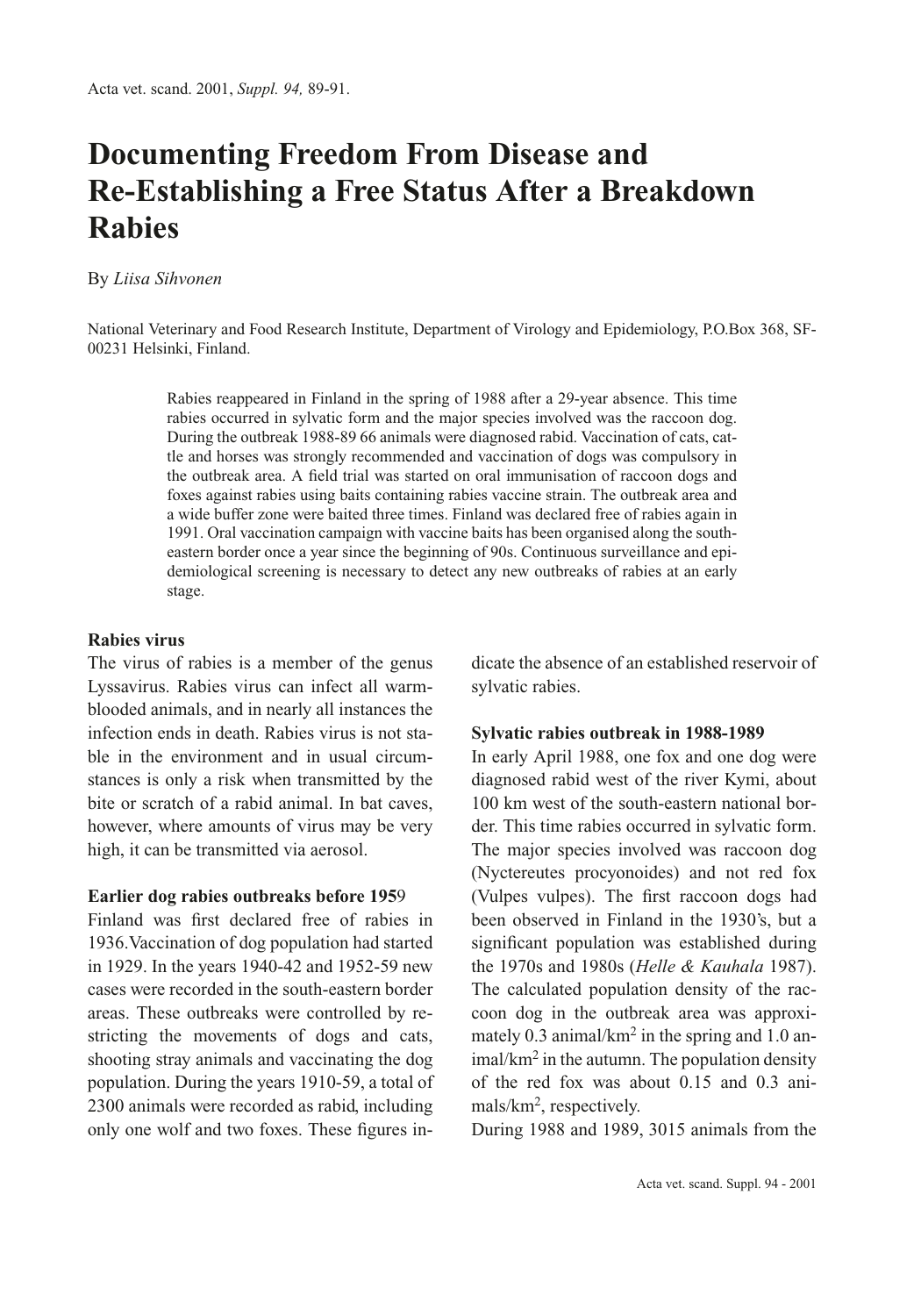whole country were examined for rabies. During the outbreak 66 animals were diagnosed rabid: 48 raccoon dogs, 12 foxes, 2 badgers, 2 cats, one dog and one young bull (*Nyberg et al.* 1992). No cases were recorded within 60 km of the national eastern border in spite of intensive sampling. Most probable hypothesis is that the infection was brought in by wolves migrating on the ice along the coast. Spread of rabies by land through an animal to animal chain from behind the south-eastern border seems unlikely. The third and least plausible hypothesis is that rabies could have entered Finland with raccoon dogs hiding in timber boxcars from the USSR. The rabies virus was shown by monoclonal antibodies to be an arctic-type strain and different from the one occurring in foxes in continental Europe (*Nyberg et al.* 1992, *Kulonen & Boldina* 1993). Arctic rabies has been reported from Estonia, the Leningrad area and Kola peninsula (*Selimov et al.* 1990).

## **Rabies control and re-establishing rabies free status**

The most important natural or artificial obstacles to the spread of rabies are lakes, high mountain ranges, large and rapidly flowing rivers, major cities and motorways lined with game-proof fences (*Kappler et al.* 1988). The importance of lakes and the Kymi river in preventing and directing the expansion of the epidemic was obvious also in Finland.

The raccoon dog sleeps for a variable time during winter. This phenomenon might be of importance in the epidemiology of rabies, because the contact rate might fall to the level at which the disease disappears.

In the outbreak area, vaccination of dogs was compulsory and voluntary vaccination of cats, cattle and horses was recommended. In the country as a whole, vaccination of dogs used for hunting and those put on show became compulsory and voluntary vaccination of pet dogs and cats was strongly recommended. Promising results had been obtained from field trials on oral immunisation of foxes against rabies in Central Europe (*Wandler* 1988). The rabies baits are evenly distributed in the terrain, at least  $15/km^2$  if spread on the ground by e.g. hunters and at least  $20/km^2$  if by air.

In September 1988, a field trial was started on oral immunisation of raccoon dogs and foxes against rabies. Rabies baits containing capsules with SAD B19 vaccine strain were distributed over the outbreak area. Throughout the following winter raccoon dogs and foxes from the campaign area were examined serologically for antibodies against rabies. 72% of raccoon dogs and 66% of the foxes had antibody titres indicating immunity (Nyberg et al. 1992). In April 1989 a second bait distribution campaign was carried out and baits were distributed over an area, including the first campaign area and a wide buffer zone surrounding it. In the fall of 1989 the estimated infection area was baited a third time. In June 1990 the part of it not baited in 1988 was baited a third time. A surveillance of vaccination area was continued. The last case was recorded in February 1989. The outbreak area in south-eastern Finland was estimated to cover 1700 km2 and the bait vaccination area covered about 8000 km2.

A country will be declared free of rabies after 2 years of epidemiological surveillance without any reported cases of rabies in either wildlife or domestic animals. Finland was declared free of rabies again in 1991.

### **Documenting freedom from rabies**

The situation in Russia in relation to rabies is at the time being unclear. However, despite of the sparse information available, it is clear that the unprotected area on the Russian side poses a risk for rabies spreading from that area into Finland, taking also into account the unfavourable rabies situation in Baltic countries. Finland tries